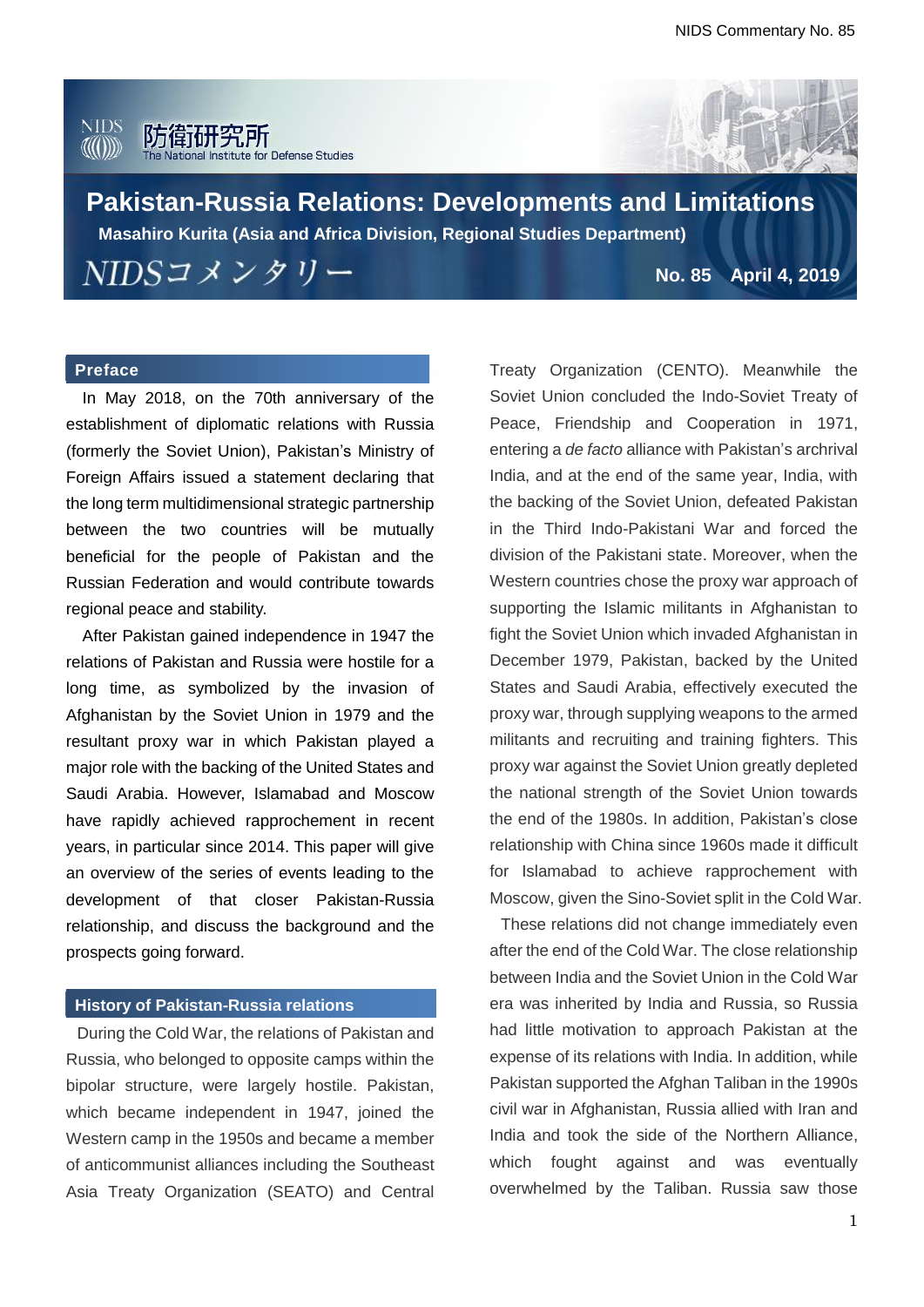#### NIDS Commentary No. 85

moves by Pakistan in Afghanistan as an illustration of its ability to threaten the stability of the Central Asian Republics that were in Russia's sphere of influence by similarly supporting armed groups, and also accused Pakistan of sponsoring terrorism in Chechnya and the Caucasus. 1

Since 2001 certain changes have occurred to these structures. After the terrorist attacks on September 11, Pakistan decided to join the U.S.-led war on terrorism and became supposedly hostile to the Afghan Taliban. In 2003 Pervez Musharraf became the first Pakistani president to visit Russia since 1972 where he declared that he believed that the Chechnya issue was a domestic issue for Russia and that Pakistan was not providing any support to the Islamic armed groups in Central Asia and Russia; this led to the first visit in 38 years to Pakistan by a Russian prime minister in 2007. Beginning with the 2002 Joint Working Group on Counterterrorism, multiple frameworks for intergovernmental dialogue were established, and in 2009 the framework for a Quadripartite Summit joined by Afghanistan and Tajikistan was launched. In 2011, Russia expressed support for Pakistan's full membership in the Shanghai Cooperation Organisation (SCO), and the visit to Russia by President Zardari of Pakistan was realized.

However, setbacks were also seen around 2010. When Russian Prime Minister Vladimir Putin visited India in 2010, in consideration of the concerns of its traditional strategic partner India, he clearly stated that Russia had no military partnership with Pakistan. When he was reappointed president in 2012, Putin planned to visit Pakistan for the aforementioned Summit Meeting of the four countries, but his visit was suddenly cancelled. This event was interpreted as a serious setback in Pakistan-Russia relations. The background to this was that this visit to Pakistan would mean that Pakistan would become the first destination for Putin after his reappointment as President, and he

2

was worried that this might concern India.<sup>2</sup>

### **Development of relations in recent years**

However, 2014 is the year which is said to be the turning point in Pakistan-Russia relations. First, Russia lifted its weapons embargo on Pakistan in June, and in October the navies of the two countries, together with their anti-drug agencies, carried out their first joint exercises regarding the control of drug smuggling in the northern Arabian Sea. Then in November, Russian Minister of Defense Sergei Shoigu became the first minister of defense of the Soviet Union or Russia to visit Pakistan since 1969, and a wide-ranging military cooperation agreement, including exchanging information on politico-military issues, strengthening collaboration in the defense and counter-terrorism sectors, and sharing similar views on developments in Afghanistan, was concluded between Pakistan and Russia. <sup>3</sup> This was considered to be an historical agreement for the relations between the two countries.

From the following year onwards, further specific developments continued to occur. As a result of the lifting of the weapons embargo, a purchase contract for two Mi-171E multi-role helicopters and four Mi-35M attack helicopters was agreed in 2015, and delivery was completed in 2016 and 2017 respectively. In addition, it became possible for Pakistan to directly import from Russia the Russianmade RD-93 engine used in the JF-17 combat aircraft, which Pakistan could only obtain via China previously. From September to October 2016 the first joint counterterrorism exercises between the armies of Pakistan and Russia were conducted in Pakistan. India strongly urged Russia not to participate in these exercises, but Russia did not accept this, and similar exercises were conducted from September to October 2017 as well. In December 2016 the first consultations on regional issues between the ministries of foreign affairs of Pakistan and Russia were held. Coming into 2018,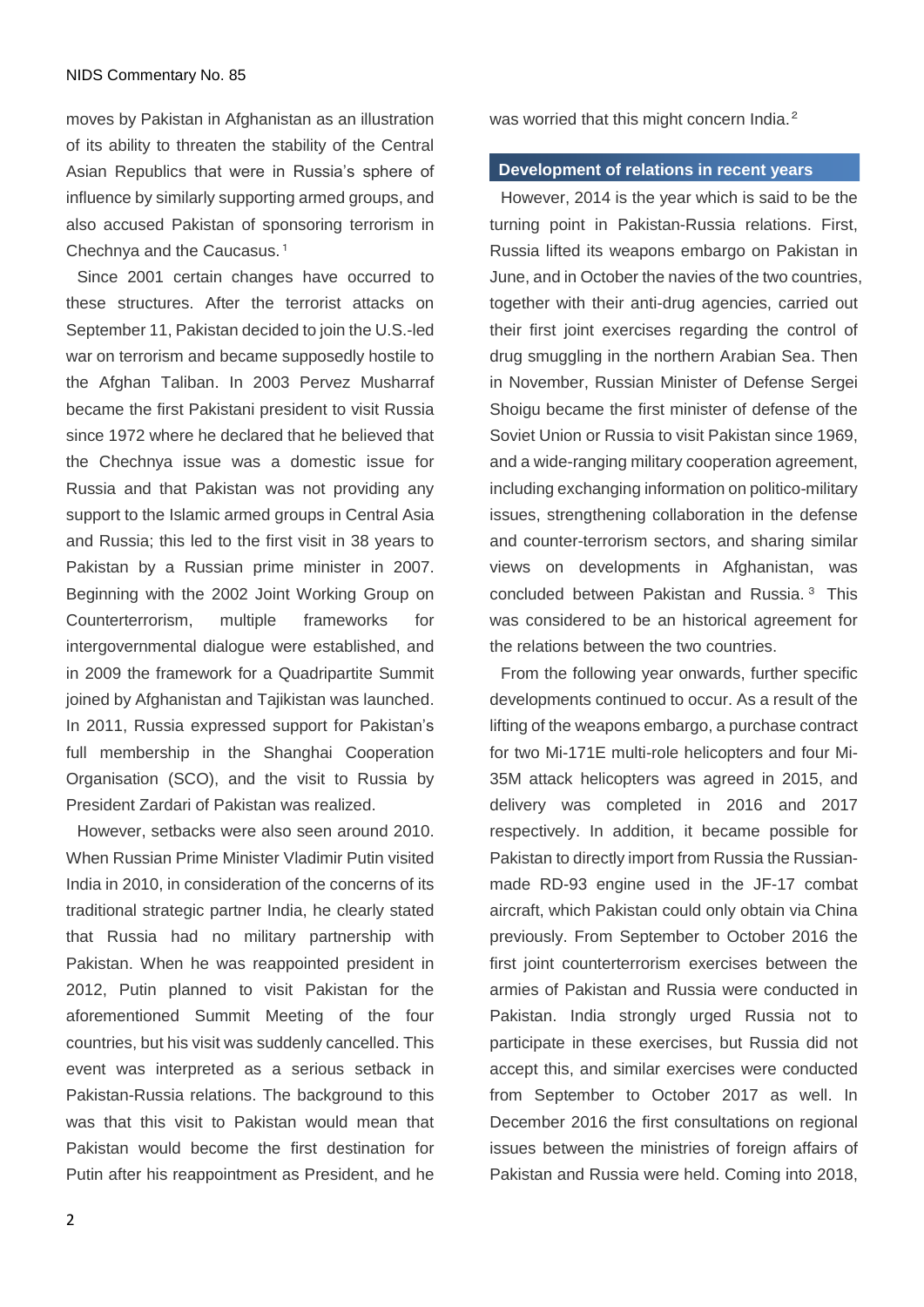the establishment of a Joint Military Consultative Committee (JMCC) at the deputy defense minister level to consult on military cooperation was decided, and in August the same year a memorandum of understanding regarding the expansion of naval cooperation was concluded. In addition, at the first meeting of the JMCC an agreement was signed to enable Pakistani military officers to receive training at Russian military training institutions for the first time in history. Furthermore, although the truth of this is not certain, the Pakistani Minister of Defense told the Russian media in April 2018 that Pakistan is interested in the procurement of air defense systems and T-90 tanks from Russia, and that an agreement regarding the purchase of Su-35 fighter aircraft from Russia would probably be reached in the next two or three years. 4

Moves toward cooperation are advancing in the economic sphere as well. In October 2015 the two countries agreed that Russia would construct a gas pipeline costing two billion dollars that will connect the southern port city of Karachi and central city Lahore in Pakistan. In July 2017 Russian company Gazprom and Pakistan's Oil and Gas Development Company Limited signed a Memorandum of Understanding regarding cooperation for exploration and development, and in October an intergovernmental agreement pertaining to the supply of LNG was concluded between Pakistan and Russia, opening up a path for Gazprom to enter negotiations regarding the supply of LNG to Pakistan. Consultations are also being held regarding the plan to construct a 600 MW gas-fired power plant in southern Pakistan with Russian investment.

# **Background to Pakistan-Russia rapprochement**

Such a rapprochement of the two countries has been facilitated by the developments in macro-level international relations in the 2010s. Pakistan's

relationship with its traditional ally, the United States, has dramatically deteriorated after the security situation in Afghanistan began to take a turn for the worse in 2006. Since then, Washington has been irritated by the fact that Islamabad, despite ostensibly being an ally, has continued to support the Afghan Taliban, which the United States and NATO have struggled to contain. Furthermore, relations worsened definitively in May 2011 when the United States assassinated al-Qaeda leader Osama bin Laden inside Pakistan. As a result, the Obama administration gradually reduced its assistance to Pakistan. <sup>5</sup> The Trump administration has further strengthened the hardline stance toward Pakistan. In January 2018 the US Department of State announced that it was suspending almost all security assistance to Pakistan until Pakistan took decisive measures against the Afghan Taliban. Moreover, the United States is shutting down a variety of training programs for Pakistani military officers that had continued for a long time despite the friction between the United States and Pakistan." <sup>6</sup> In response to increased U.S. pressure, it had become necessary for Pakistan to search for a new partner, and one candidate that emerged was Russia. In particular, Russia looks attractive as an alternative source of state-of-the-art weapons to the United States. While the Pakistani military has largely depended on the United States for such weapons, Washington has repeatedly suspended the provision of those weapons, including spare parts, when it faced issues with Islamabad.

Viewed from the Russian side, while its traditional partner India had gradually deepened its relations with the United States since the 2000s, as symbolized by the U.S.-India Civil Nuclear Agreement, Russian relations with the United States and Europe worsened due to the Ukraine crisis in 2014. For that reason, it became necessary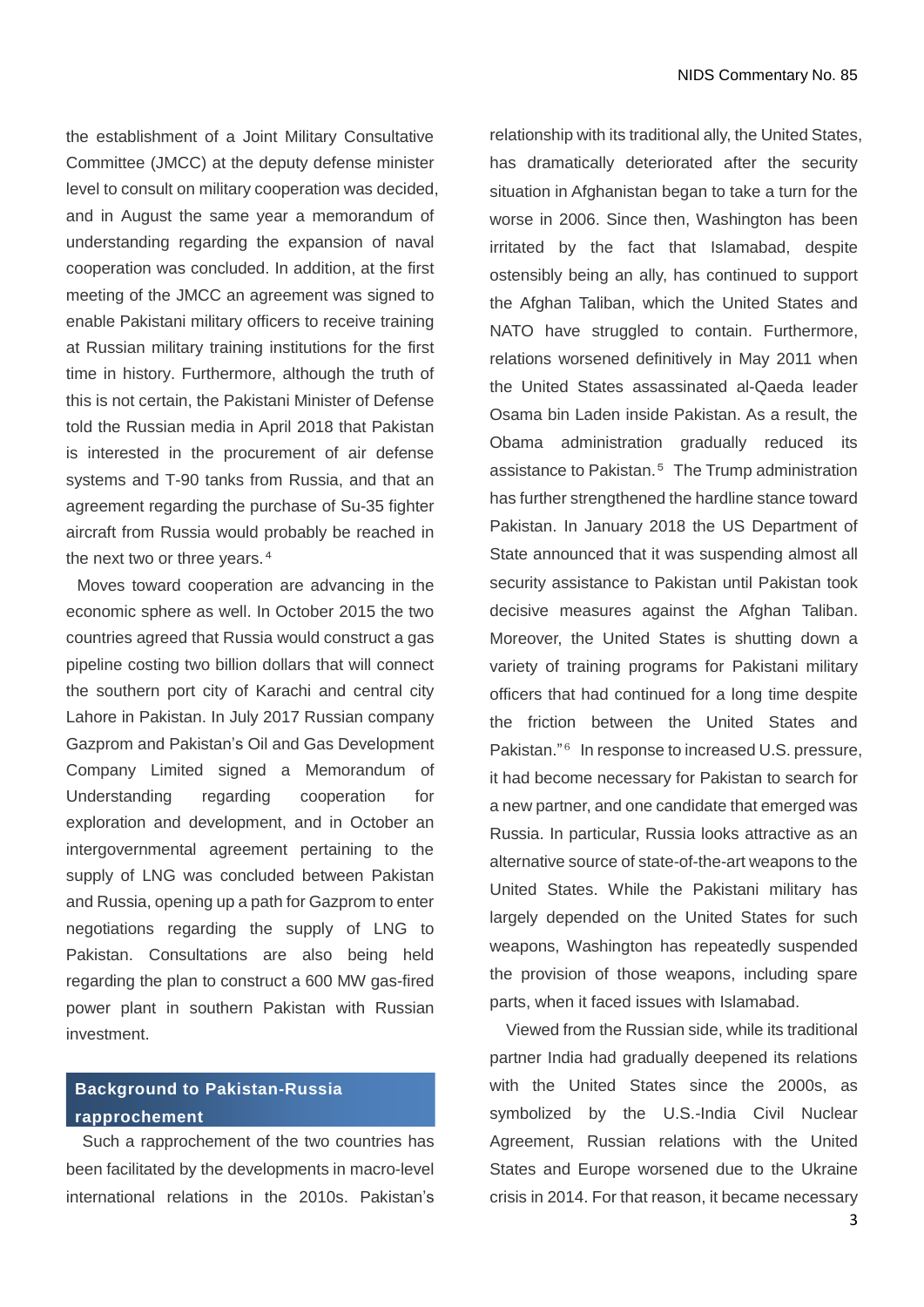#### NIDS Commentary No. 85

for Russia to diversify its partnerships while maintaining its relations with India, and Pakistan began to emerge as a potential partner.

Looking at more specific aspects, at a time when India, which for a long time had strongly depended on Russian-made weapons, is expanding its procurement from the United States and Israel, and when Western sanctions are resulting in restrictions on Russia's energy exports, Moscow is seeking new markets for weapons and energy; Pakistan could become a candidate. 7

In addition, Russia may intend to caution India against excessive rapprochement with the United States by becoming involved with Pakistan―which is in a hostile relationship with India.

The other fact that deserves attention is the role of China. In the midst of the friction with the United States over the war on terrorism, Pakistan has primarily depended on China with which it has built a "quasi-alliance" relationship since the 1960s. Meanwhile, China has forged a closer partnership with Russia in recent years as they both face increasingly serious friction with the United States. As a common partner, China can be seen as a factor encouraging the rapprochement of Pakistan and Russia. Recently, these three countries ― sometimes touted as the "China-Russia-Pakistan axis" ― have deepened their coordination, particularly on the Afghanistan issue.<sup>8</sup>

The Afghanistan issue and related counterterrorism topics are currently the main focus of Pakistan-Russia security cooperation. At a time when the United States is supporting the central government in Kabul and is being distracted by the Afghan Taliban, an indigenous insurgent, the two countries share the concern that the United States is unable to respond to the emergence of Islamic State of Iraq and the Levant – Khorasan Province (ISIS-K), apparently a more serious threat, in Afghanistan in recent years. <sup>9</sup> Both Pakistan and Russia are in the position of feeling a direct security threat if ISIS-K gains a foothold in Afghanistan. Inside Pakistan, terrorist attacks have already occurred for which ISIS-K has claimed responsibility. Furthermore, because Islamic militant groups have been active previously in the Central Asian countries that Russia considers to be in its sphere of influence, it is likely that, once ISIS-K gains a foothold in Afghanistan, the group will easily advance into those countries adjacent to Afghanistan. At the same time Russia sees that cooperation with Pakistan, which still maintains links with the Afghan Taliban, is essential for the long-term stabilization of Afghanistan.<sup>10</sup>

Based on a common threat perception against ISIS-K, Pakistan and Russia are marching in step regarding engagement with the Afghan Taliban, which is actually fighting ISIS-K in Afghanistan. The Afghan Taliban and ISIS-K are the same in the sense that they are Islamic radical groups, but Pakistan has built relations with the former for a long time, and Russia understands ISIS-K to be a threat that could spread Islamic terrorism beyond Afghanistan, while it sees the Afghan Taliban as a local force that is only aiming to rule Afghanistan.<sup>11</sup>

Russia is expressing its willingness to mediate peace between the present regime in Kabul and the Taliban, and Pakistan is supporting this. Moreover, it is often pointed out that Russia is providing support, including the provision of weapons, to the Taliban.<sup>12</sup> While Pakistan's support to the Taliban has been an open secret for a long time, this kind of rapprochement with the group is a policy switch for Russia, which was on the side hostile to the Taliban at the time of the Afghanistan Civil War in the 1990s. The Russian government has not officially acknowledged its support for the Taliban, but it has publicly stated that it supports diplomatic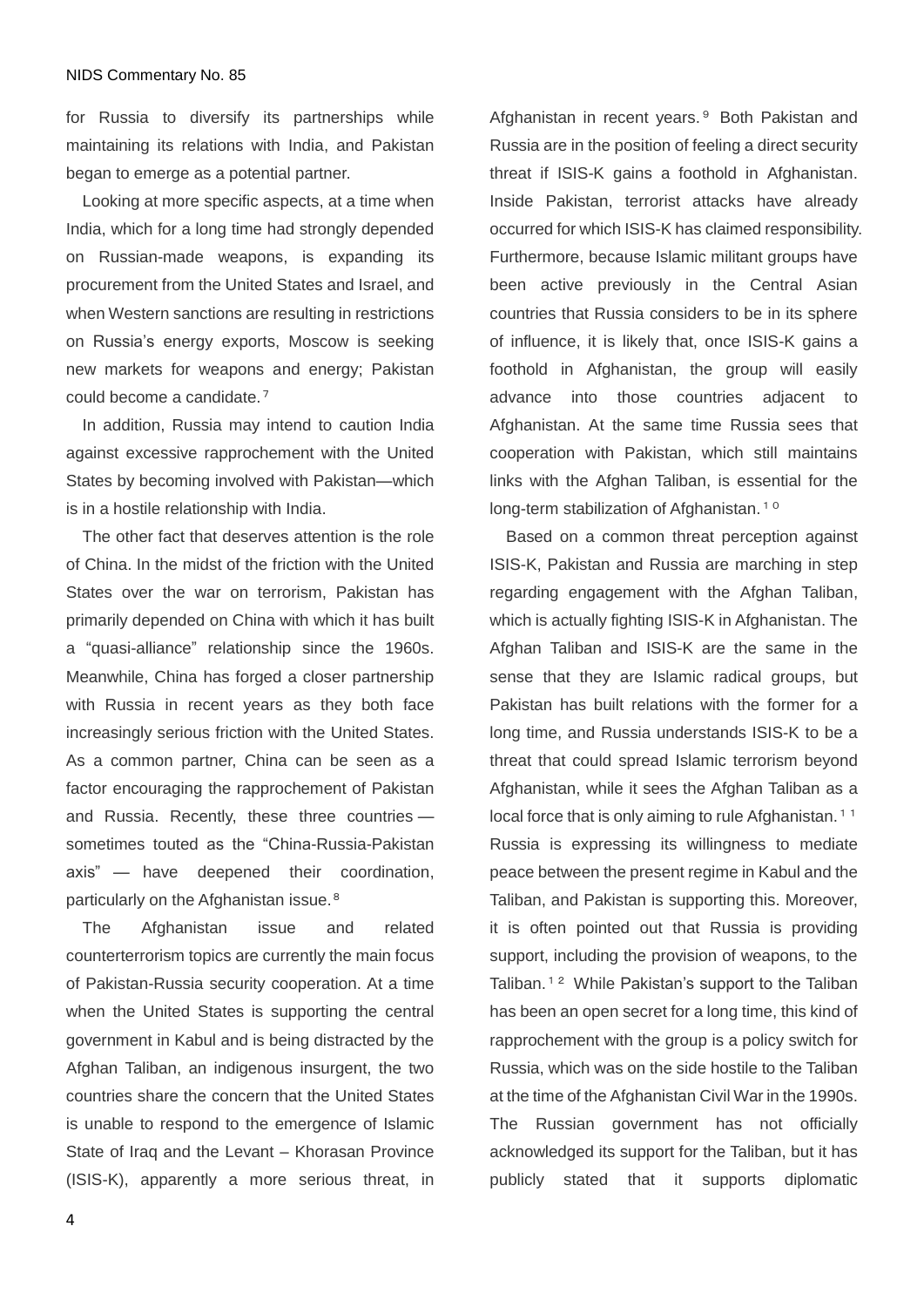engagement with the Taliban, that it is important that the group has not pledged allegiance to ISIS, that the interests of Russia and the Taliban are aligned, and that it is making contacts with the Taliban in order to secure the safety of Russian citizens in Afghanistan.<sup>13</sup>

This kind of stance opposes the interests of the United States in Afghanistan, but Pakistan and Russia have an ulterior motive here too. Originally, when there were tensions between the United States and Pakistan over the relations between Pakistan and the Afghan Taliban, the Trump administration in the United States clarified its stance of seeking the help of India over the Afghanistan issue. However, for Pakistan which also has territorial issues with Afghanistan, the growing influence of India in Afghanistan provokes the fear of being "caught in a pincer movement" from east and west. That is why Pakistan sees that embedding the Taliban in the governance structure of Afghanistan by supporting the Taliban and weakening the present regime in Kabul is an attractive option—that reduces the influence of the present regime in Kabul as well as the United States and India which support it. For Russia too, if it can leverage its relations with the Taliban to realize peace between the present regime and the Taliban, it can open up a path to weakening the influence of the United States in Afghanistan and to avoiding the permanent military presence of the United States in Afghanistan, which Russia opposes.

# **Prospects and limits of Pakistan-Russia relations**

Despite the background described above, experts believe there is a limit to the rapprochement of Pakistan and Russia. The largest restricting factor is India-Russia relations. India feels a strong sense of caution about Pakistan-Russia military cooperation in particular and has communicated its disagreement with Russia at a variety of levels.

Even if its relations with Pakistan grow, for Russia those relations are still far less important than its relations with its traditional partner India. In particular regarding the arms trade, which may be considered the most important aspect of India-Russia relations, India remained in first place in Russia's weapons exports by value from 2013- 2017; Russian exports to India were approximately three times those to China in second place and approximately 47 times those to Pakistan.<sup>14</sup> It has been pointed out that Russia's military-industrial complex could not have survived without the presence of China and India. <sup>15</sup> Looking at the size of its economy, there is no likelihood that Pakistan could conduct trade with Russia on the same scale as India. Taking these matters into account, although Russia may send a warning message to India, by its own engagement with Pakistan, about impetuous rapprochement with the United States, giving priority to its relations with Pakistan at the expense of its relations with India does not seem like a rational choice for Russia.

That is why Russia is showing a certain amount of consideration for India even now, although not to the same level as 2014 and earlier. As symbolized by the statement of the Russian Ambassador to India in July 2018, the position of Russia is that strategic relations with India, the most important relations for Russia, cannot be equalized with relations with Pakistan and that the security cooperation with Pakistan is limited to counterterrorism purposes. 16 The military exercises are for the purpose of counterterrorism, and when India objected to the provision of Mi-35M helicopters to Pakistan, Russia explained that they would be used in counterterrorism operations.<sup>17</sup>

The consideration for India is not limited to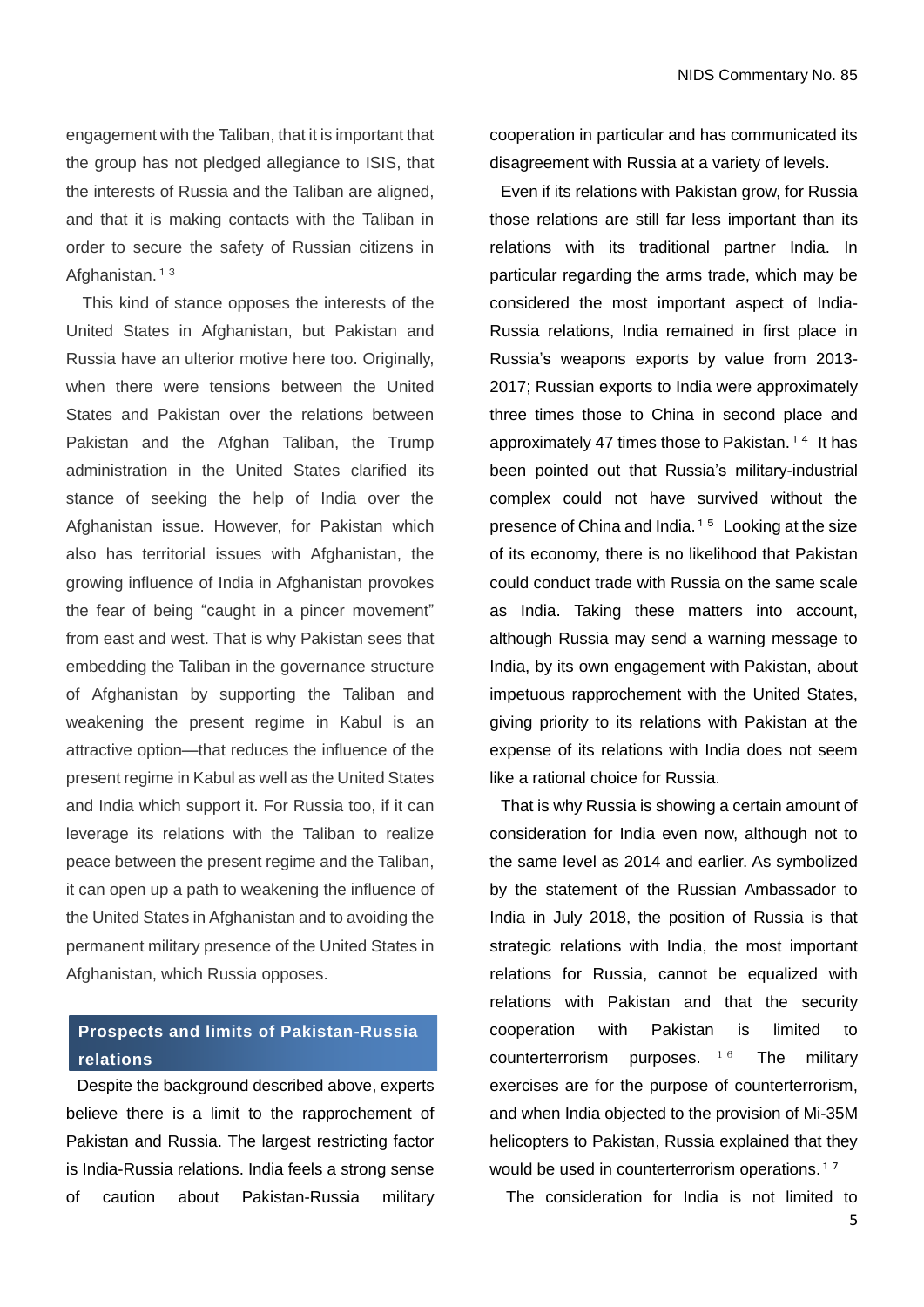military aspects. India is opposing the China-Pakistan Economic Corridor (CPEC), advanced by China and Pakistan, which links Gwadar Port in Pakistan with Kashgar in China's Xinjiang Uyghur Autonomous Region, on the grounds that it violates Indian sovereignty by including projects in the Pakistan-administered Kashmir. Then at the end of 2016 there were media reports claiming that Russia may possibly participate in the CPEC or use the Gwadar Port that is at the core of the CPEC, but the Russian government clearly denied its participation in the CPEC. Russia is actively cooperating with China's Belt and Road Initiative (BRI), the concept that encompasses the CPEC, whereas India opposes the entire BRI including the CPEC now but only made clear its opposition to the CPEC at the time. In light of this and the fact that Russia is advancing economic engagement itself in Pakistan, it is apparent that behind Russia's stance toward the CPEC is its intention to avoid earning the displeasure of India.

Judging from these points, what Russia wants is to maintain its traditional relations with India and strengthen its relations with Pakistan in parallel. without getting involved in the India-Pakistan conflict, while it also hopes to divert India from deepening its relations with the United States, by leveraging its own relations with Pakistan. Regarding the weapons exports, inside Russia there is the expectation that they can sell weapons to Pakistan without damaging their relations with India in the same way as the US and France.<sup>18</sup>

Nevertheless, the attempt of Russia to insulate its own relations with India and Pakistan from the context of the India-Pakistan conflict will become more difficult as the content of the cooperation in Pakistan-Russia relations deepens. Pakistan positions all of its external relations in terms of how to compete with India, and has built closer relations with the United States and China for this purpose. Therefore, contrary to the intent of Russia, Pakistan wishes to leverage Pakistan-Russia rapprochement in its anti-India strategy, and regardless of the actual situation, Pakistan will find an advantage in portraying the situation as "Russia has abandoned India, its former partner, and taken up with Pakistan." If India-Russia relations actually become estranged due to this, that is also favorable for Pakistan.

In fact, we can find this kind of structure between China-Pakistan and India. China, which also has border issues with India, has built strategic relations for more than 50 years with Pakistan, but today China seeks India's cooperation in order to successfully implement the BRI, which is positioned as a pillar of the Xi Jinping administration's foreign policy, and the CPEC under it. However, Pakistan, in particular the army which dominates security policy, understands the CPEC as an extension of the traditional strategic relations with China and regards it as a strategic "chance"―which enables Islamabad to strengthen the backing of Beijing in the India-Pakistan dispute by increasing the importance of Pakistan to China. Within the Pakistan's strategic community, there is abundant discourse regarding this strategic significance of the CPEC. On the other hand, India has interpreted the CPEC to be a part of China and Pakistan's containment of India in line with said intent of Pakistan and strengthened its backlash against the CPEC and the BRI. As a result, since the Doklam crisis between China and India came to an end in August 2017, China seems to be driven to damage control in its relations with India.

Given such a distorted alliance management approach by Pakistan, it is quite difficult for Russia to further deepen Pakistan-Russia relations in parallel with maintaining traditional relations with India. This is even more true if Russia starts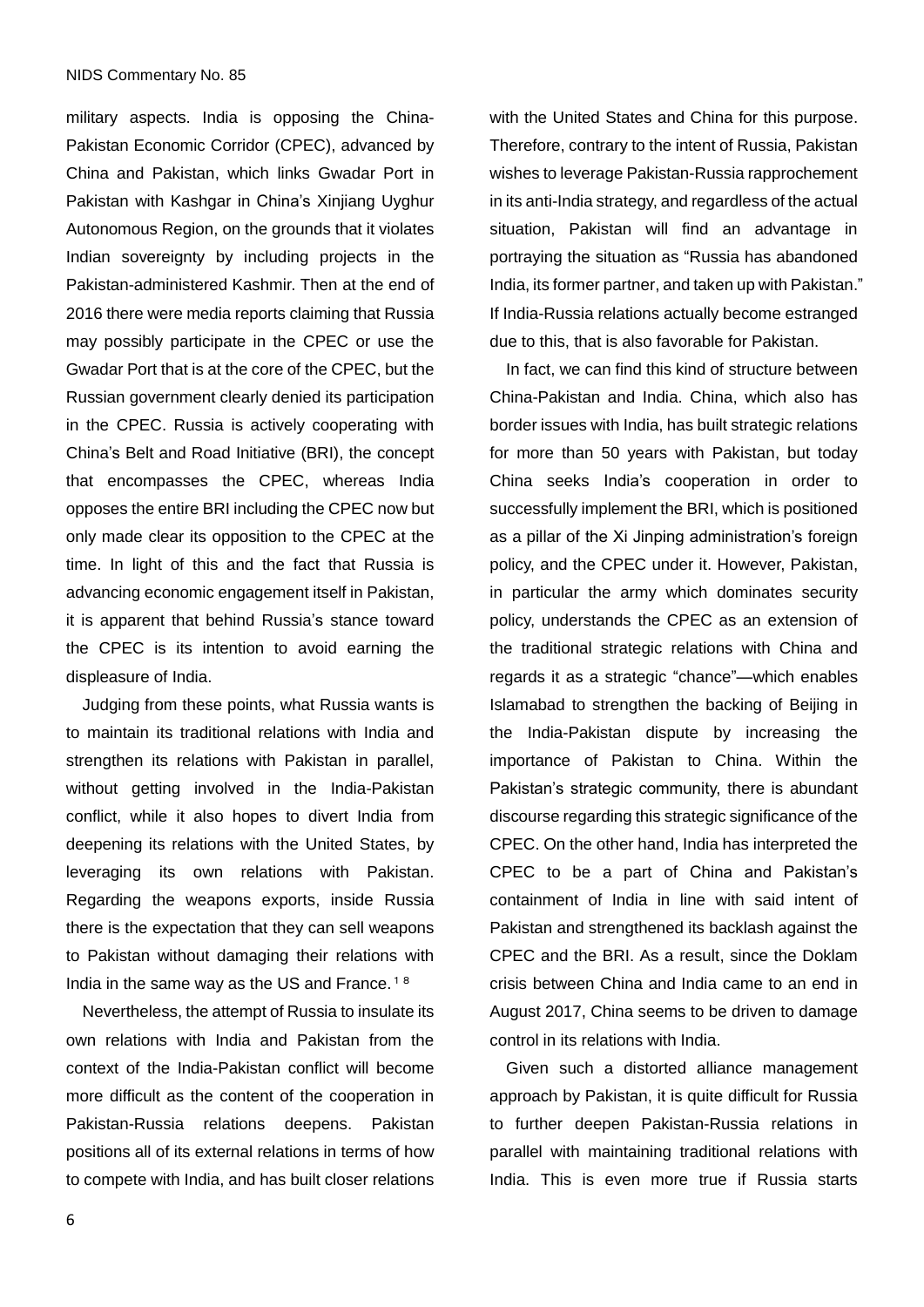providing weapons such as T-90 tanks and Su-35 fighter aircraft that have broader purposes than mere "improvement of the counterterrorism capacity of Pakistan" and could have an effect on the conventional forces balance between India and Pakistan.

In addition, from Pakistan's perspective, issues like counterterrorism and stabilization of Afghanistan―which are apparently irrelevant to the context of Indo-Pakistan conflict ― cannot be separated from its competition with India. Inside Pakistan, the theory is widely accepted that the Research and Analysis Wing (RAW), India's external intelligence agency, is supporting ISIS-K in causing terrorism inside Pakistan via Afghanistan and trying to destabilize Pakistan. <sup>19</sup> However, as a partner of India, Russia probably does not share this narrative. This point itself may not seriously obstruct Pakistan-Russia cooperation in countering ISIS-K, but what can be anticipated is when the focus of the Afghanistan issue eventually shifts from short-term stabilization to the long-term future of the country, a gap will emerge between Pakistan, which is trying to eliminate the influence of India in Afghanistan to a paranoid degree, and Russia, which as the partner country of India accepts the role of India in Afghanistan to some extent. Russia clearly understands India to be a stakeholder in the future of Afghanistan. Russia is making moves such as cooperating with India by also involving Iran, pushing forward a connectivity scheme from Iran through Afghanistan to Central Asia and Russia, agreeing to joint projects with India in Afghanistan in the May 2018 India-Russia Summit, and holding high-level consultations with India regarding the Afghanistan issue.

In the 2000s in the context of the rise of India and cooperation with Pakistan in the war on terrorism, the United States tried to strengthen its relations

with both India and Pakistan separately, but failed. Currently, it is China that is attempting to improve relations with India centered on economic aspects, while separately advancing cooperation with its traditional partner Pakistan, but it is far from successful. In light of these precedents of the US and China, there is little evidence to conclude that Russia will succeed in similarly separating its respective relations with India and Pakistan. To add, unlike the US and China which were partners of Pakistan for a long time, Russia has almost no experience regarding management of relations with Pakistan, and because Russia traditionally has been a partner of India, it is anticipated that Russia's deepening cooperation with Pakistan will invite a stronger backlash from India.

Moreover, if Russia, faced with these difficulties, hesitates to further deepen its relations with Pakistan, it is doubtful that the effort needed to overcome that obstacle will emerge from the Pakistan side. For Pakistan, strengthening relations with Russia beyond the current cooperation ― focused on countering ISIS-K and stabilizing Afghanistan―may be beneficial but not essential. Apart from the United States, a traditional ally with which relations are worsening, the most important country for Pakistan is China, followed by the gulf countries, in particular Saudi Arabia.

It cannot be denied that the rapprochement of Pakistan-Russia relations in recent years progressed rapidly because it in a sense started from "nothing." Of course, the cooperation that has been achieved in that context will probably continue going forward. However, it seems that many hurdles still remain before that cooperation becomes a strategic partnership which goes beyond counterterrorism, the Afghanistan issue, and a "jab" at the rapprochement of the US and India.